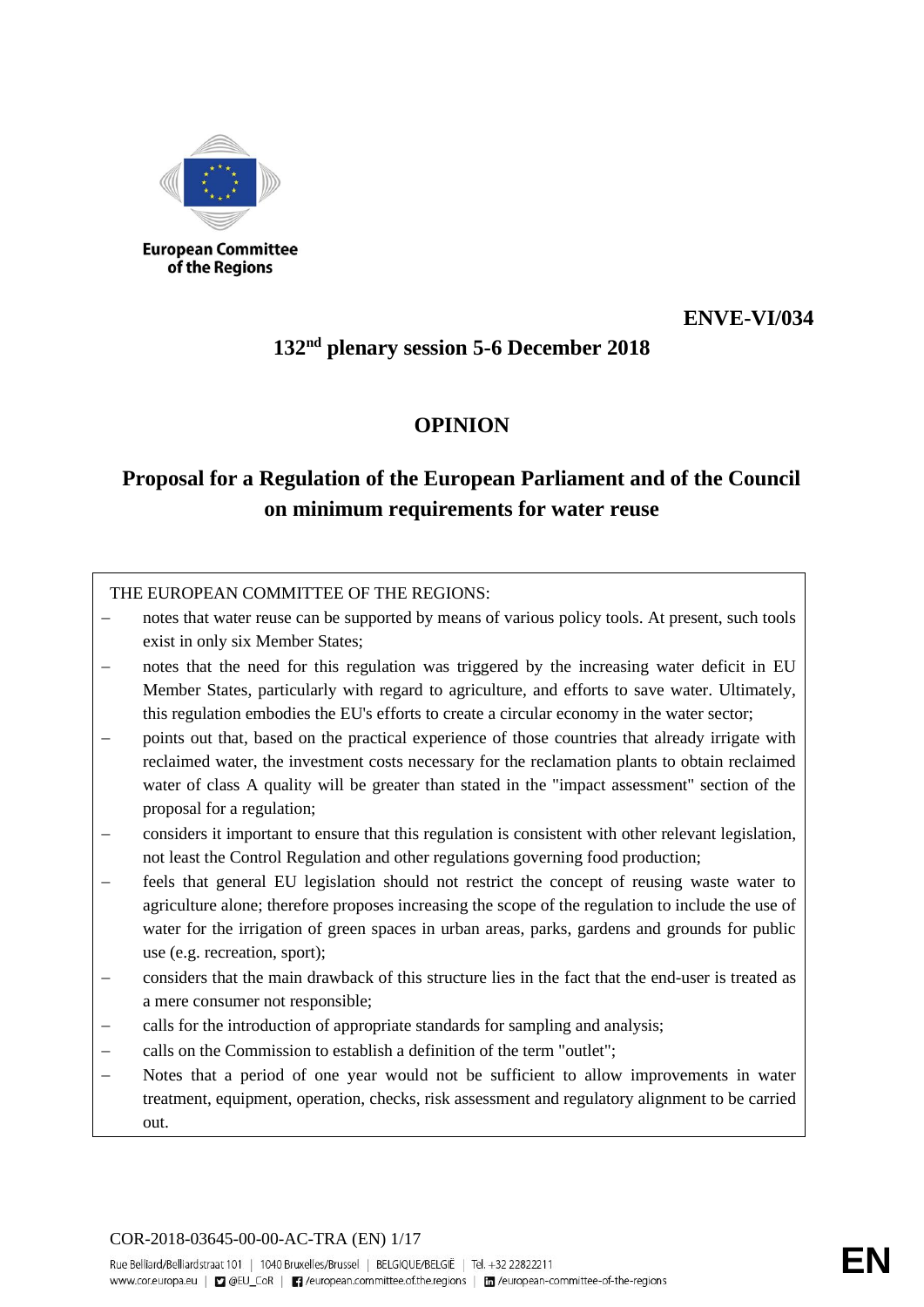### Rapporteur

Oldřich Vlasák (CZ/ECR), Councillor of Hradec Králové

### Reference document

Proposal for a Regulation of the European Parliament and of the Council on minimum requirements for water reuse COM(2018) 337 final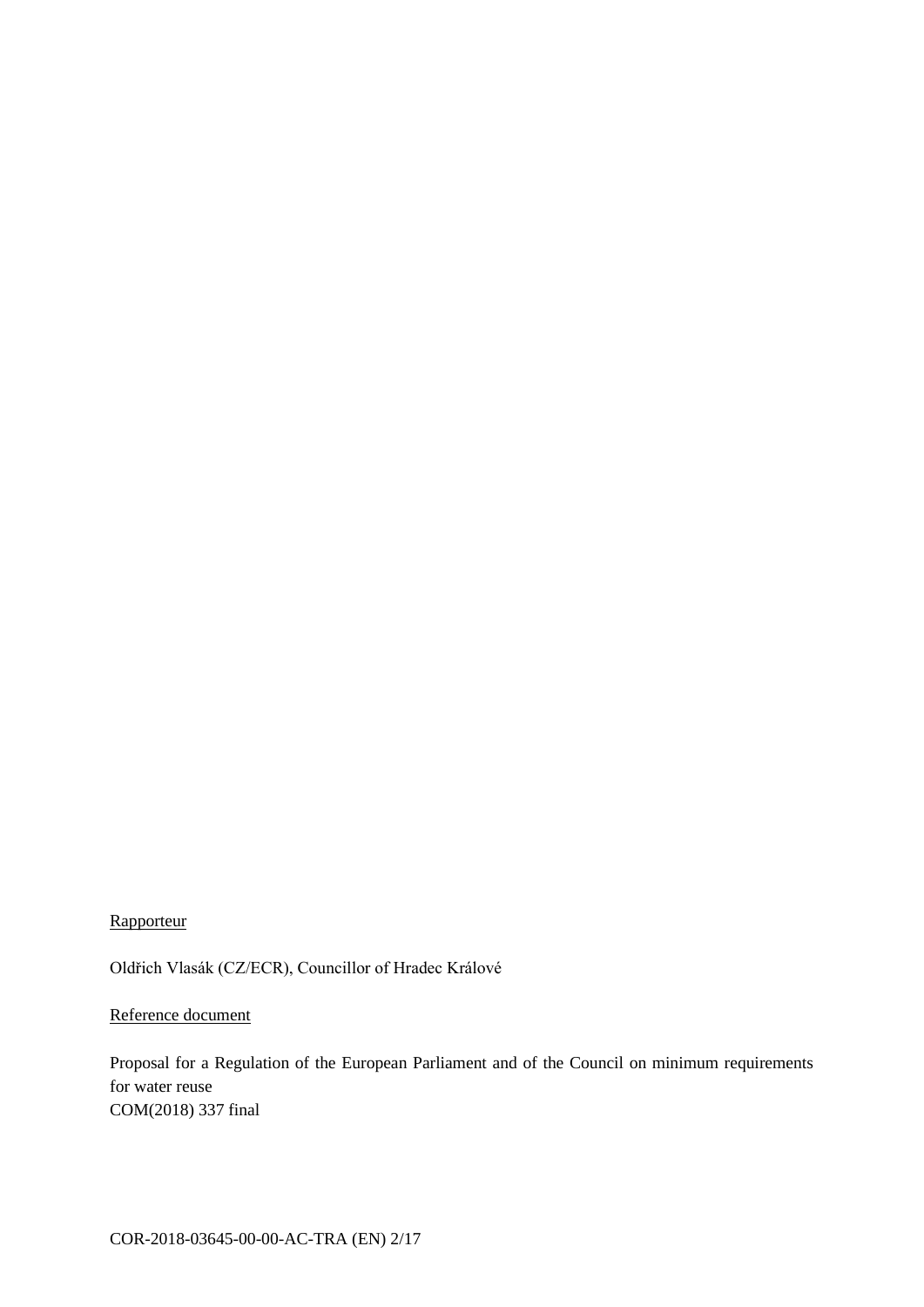### **Opinion of the Committee of the Regions – Proposal for a Regulation of the European Parliament and of the Council on minimum requirements for water reuse**

#### **I. RECOMMENDATIONS FOR AMENDMENTS**

#### **Amendment 1**

Article 4(1)

| <b>Text proposed by the European Commission</b>   | <b>CoR</b> amendment                                |
|---------------------------------------------------|-----------------------------------------------------|
| 1. Reclamation plant operators shall ensure that  | 1. Reclamation plant operators shall ensure that    |
| reclaimed water destined for a use specified in   | reclaimed water destined for a use specified        |
| section 1 of Annex I, shall, at the outlet of the | in section 1 of Annex I, shall, when joining        |
| <i>reclamation plant</i> (point of compliance),   | <i>the end-user's system</i> (point of compliance), |
| comply with the following:                        | comply with the following:                          |

*Reason*

This is the last point at which reclamation plant operators can be held responsible for their product. Henceforth maintaining the quality of the reclaimed water, e.g. during accumulation and storage, is the responsibility of the end-user.

| Article 6 |
|-----------|
|           |

| <b>Text proposed by the European Commission</b>    | CoR amendment                                      |
|----------------------------------------------------|----------------------------------------------------|
| Article 6                                          | Article 6                                          |
|                                                    |                                                    |
| Application for a permit to supply reclaimed       | Application for a permit to supply reclaimed       |
| water                                              | water                                              |
| 1. Any supply of reclaimed water destined for a    | Any supply of reclaimed water destined for a<br>1. |
| use specified in section 1 of Annex I, shall be    | use specified in section 1 of Annex I, shall be    |
| subject to a permit.                               | subject to a permit.                               |
| 2. An operator shall submit an application for the | An operator shall submit an application for<br>2.  |
| permit referred to in paragraph 1, or for a        | the permit referred to in paragraph 1, or for a    |
| modification of an existing permit to the          | modification of an existing permit to the          |
| competent authority of the Member State in         | competent authority of the Member State in         |
| which the reclamation plant operates or is         | which the reclamation plant operates or is         |
| planned to operate.                                | planned to operate.                                |
| 3. The application shall include the following:    | The application shall include the following:<br>3. |
| a) a Water Reuse Risk Management Plan              | a Water Reuse Risk Management Plan<br>a)           |
| drawn up in accordance with Article $5(2)$ ;       | drawn up in accordance with Article $5(2)$ ;       |
| b) a description of how the reclamation plant      | a description of how the reclamation plant<br>b)   |
| operator will comply with the minimum              | operator will comply with the minimum              |
| requirements for water<br>quality<br>and           | requirements for water quality and                 |
| monitoring set out in section 2 of Annex I;        | monitoring set out in section 2 of                 |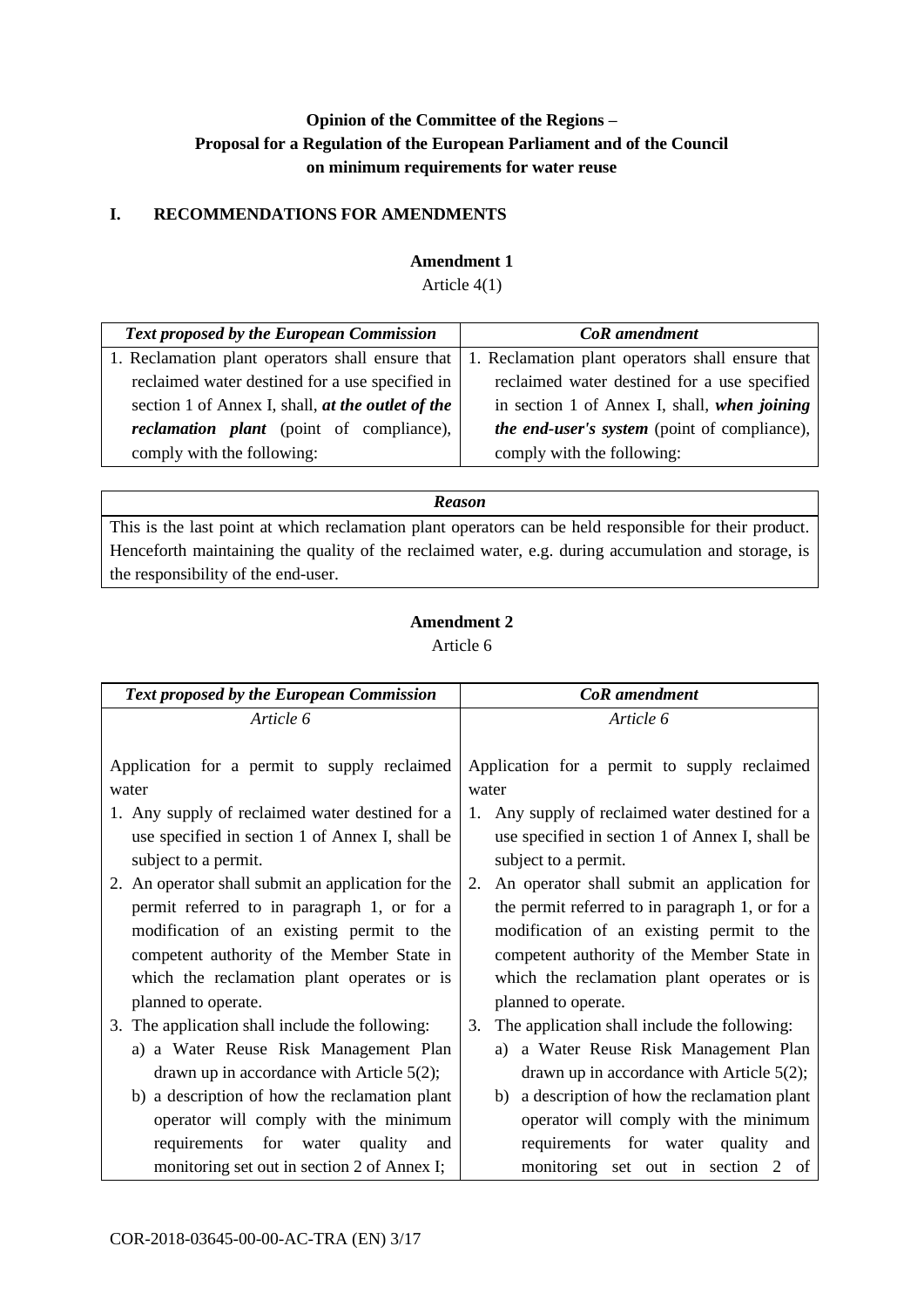| c) a description of how the reclamation plant | Annex I;                                         |
|-----------------------------------------------|--------------------------------------------------|
| operator will comply with the additional      | a description of how the reclamation plant<br>C) |
| requirements proposed in the Water Reuse      | operator will comply with the additional         |
| Risk Management Plan.                         | requirements proposed in the Water               |
|                                               | Reuse Risk Management Plan.                      |
|                                               | The Member State shall require either a<br>4.    |
|                                               | permit or a notification from the end-user       |
|                                               | when using reclaimed water as specified in       |
|                                               | section 1 of Annex I.                            |
|                                               | According to national law, the end-user<br>5.    |
|                                               | must either submit an application for the        |
|                                               | permit referred to in paragraph 1, or for a      |
|                                               | modification of an existing permit, or notify    |
|                                               | the competent authority of the Member State      |
|                                               | in which the reclamation plant operates or is    |
|                                               | intended to operate.                             |

As is clear from the essence of the regulation, the EU does not regard reclaimed water as the same (safe) product as drinking water and therefore the end-user should be aware of this and should also take responsibility for its use. Therefore the Member state shall require from the end-user either a permit or a notification when using reclaimed water.To make up for this detriment to end-users, in periods of drought, when other regulations will limit the abstraction of surface water or groundwater, this product will at least enable them to maintain crop production (and in many cases the concomitant livestock production).

At the same time, the competent authorities have to know what reclaimed water is being used for, but a permit is not necessary.

### **Amendment 3**

Article 7

| <b>Text proposed by the European Commission</b>   | <b>CoR</b> amendment                              |
|---------------------------------------------------|---------------------------------------------------|
| Article 7                                         | Article 7                                         |
| Granting of the permit                            | Granting of the permit                            |
| 1. For the purposes of assessing the application, | 1. For the purposes of assessing the application, |
| the competent authority shall, if appropriate     | the competent authority shall, if appropriate     |
| consult and exchange relevant information         | consult and exchange relevant information         |
| with the following:                               | with the following:                               |
| (a) other relevant authorities of the same        | (a) other relevant authorities of the same        |
| Member State, in particular the water             | Member State, in particular the water             |
| authority, if different than the competent        | authority, if different than the competent        |
| authority;                                        | authority;                                        |
| (b) contact points in potentially affected        | (b) contact points in potentially affected        |
| Member State(s) designated in accordance          | State(s)<br>designated<br>Member<br>in            |
| with Article $9(1)$ .                             | accordance with Article 9(1).                     |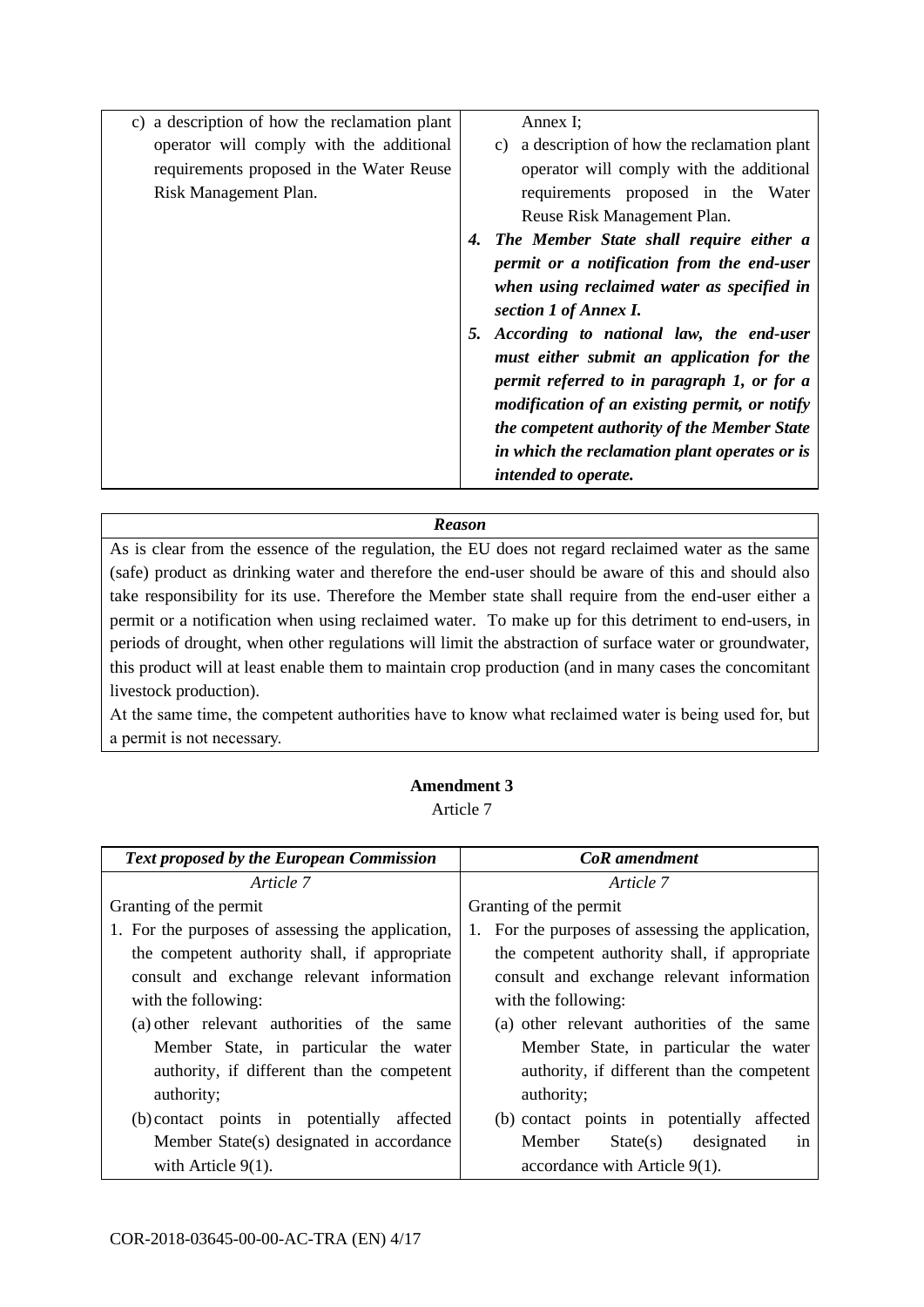| 2. The competent authority shall decide within 3                                              | 2. | The competent authority shall decide within 3                           |
|-----------------------------------------------------------------------------------------------|----|-------------------------------------------------------------------------|
| months from the receipt of the complete                                                       |    | months from the receipt of the complete                                 |
| application as referred to in point (a) of                                                    |    | application as referred to in point (a) of                              |
| Article $6(3)$ whether to grant the permit.                                                   |    | Article $6(3)$ whether to grant the permit.                             |
| Where the competent authority needs more                                                      |    | Where the competent authority needs more                                |
| time due to the complexity of the application,                                                |    | time due to the complexity of the application,                          |
| it shall inform the applicant thereof, indicate                                               |    | it shall inform the applicant thereof, indicate                         |
| the expected date of granting the permit and                                                  |    | the expected date of granting the permit and                            |
| provide reasons for the extension.                                                            |    | provide reasons for the extension.                                      |
| 3. Where the competent authority decides to                                                   | 3. | Where the competent authority decides to                                |
| grant a permit, it shall determine the                                                        |    | grant a permit, it shall determine the                                  |
| conditions applicable, which shall include the                                                |    | conditions applicable, which shall include the                          |
| following, as applicable:                                                                     |    | following, as applicable:                                               |
| (a) conditions in relation to the minimum                                                     |    | (a) conditions in relation to the minimum                               |
| requirements<br>for<br>water<br>quality<br>and                                                |    | requirements for water quality<br>and                                   |
| monitoring set out in section 2 of Annex I;                                                   |    | monitoring set out in section 2 of Annex                                |
| (b) conditions in relation to the additional                                                  |    | $\mathbf{I}$ :                                                          |
| requirements proposed in the Water Reuse                                                      |    | (b) conditions in relation to the additional                            |
| Risk Management Plan;                                                                         |    | requirements proposed in the Water                                      |
| (c) any other conditions necessary to further                                                 |    | Reuse Risk Management Plan;                                             |
| mitigate any unacceptable risks to the                                                        |    | (c) any other conditions necessary to further                           |
| and<br>animal<br>health<br>human<br>$\alpha$<br>the<br>environment.                           |    | mitigate any unacceptable risks to the<br>animal health<br>human<br>and |
|                                                                                               |    | <b>or</b><br>the<br>environment.                                        |
| 4. The permit shall be reviewed regularly and at<br>least every five years and, if necessary, |    | The permit shall be reviewed regularly and at                           |
| modified.                                                                                     | 4. | least every five years and, if necessary,                               |
|                                                                                               |    | modified.                                                               |
|                                                                                               | 5. | The competent authority of the Member                                   |
|                                                                                               |    | State to which the user has submitted the                               |
|                                                                                               |    | notification or the permit shall require end-                           |
|                                                                                               |    | users to use reclaimed water only in                                    |
|                                                                                               |    | accordance with table 1 of section 2 of                                 |
|                                                                                               |    | <b>Annex I of the regulation</b>                                        |
|                                                                                               |    |                                                                         |

As is clear from the essence of the regulation, the EU does not regard reclaimed water as the same (safe) product as drinking water and therefore the end user should be aware of this and should also take responsibility for its use. Therefore the Member state shall require from the end-user either a permit or a notification when using reclaimed water*.* To make up for this detriment to end users, in periods of drought, when other regulations will limit the abstraction of surface water or groundwater, this product will at least enable them to maintain crop production (and in many cases the concomitant livestock production).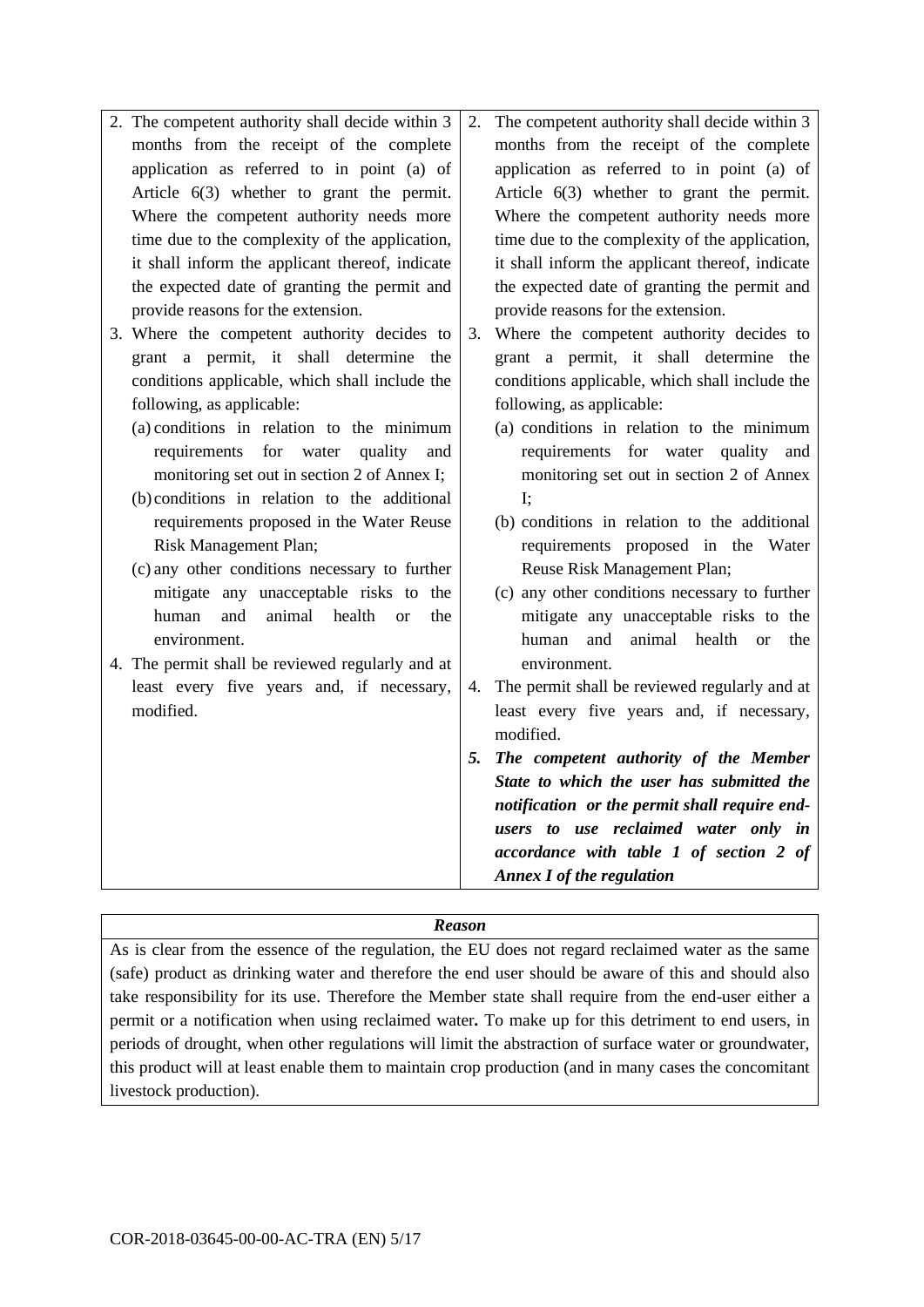|    | <b>Text proposed by the European Commission</b>      |    | <b>CoR</b> amendment                                    |
|----|------------------------------------------------------|----|---------------------------------------------------------|
|    | Article 8                                            |    | Article 8                                               |
|    | Compliance check                                     |    | Compliance check                                        |
| 1. | authority<br>competent<br>shall<br>The<br>verify     | 1. | authority<br>competent<br>shall<br>The<br>verify        |
|    | compliance of the reclaimed water with the           |    | compliance of the reclaimed water with the              |
|    | conditions set out in the permit, at the point       |    | conditions set out in the permit, at the point          |
|    | of compliance. The compliance check shall            |    | of compliance. The compliance check shall               |
|    | be performed using the following means:              |    | be performed using the following means:                 |
|    | (a) $\omega$ <i>on-spot</i> checks;                  |    | (a) compliance checks at the supplier's or              |
|    | (b) use of monitoring data obtained                  |    | end-user's premises, as provided for by                 |
|    | pursuant to this Regulation<br>and                   |    | the relevant permit. These checks shall                 |
|    | <b>Directives</b><br>91/271/EEC<br>and               |    | be carried out in accordance with the                   |
|    | 2000/60/EC;                                          |    | standards and norms of the relevant                     |
|    | $(c)$ any other adequate means.                      |    | state in terms of sampling and analysis.                |
| 2. | the event of non-compliance,<br><sub>In</sub><br>the |    | Reference should also be made to ISO                    |
|    | competent authority shall require<br>the             |    | standards for the quality of reclaimed                  |
|    | reclamation plant operator to take<br>any            |    | water for irrigation, in different classes              |
|    | necessary measures to restore compliance             |    | depending on the categories of irrigated                |
|    | without delay.                                       |    | Each<br><b>Member</b><br><b>State</b><br>shall<br>crop. |
| 3. | Where non-compliance causes a significant            |    | determine the frequency of checks on                    |
|    | risk to the environment or to human health,          |    | the basis of a risk analysis, with a higher             |
|    | reclamation plant<br>operator<br>shall<br>the        |    | risk entailing more frequent checks;                    |
|    | immediately suspend any further supply of            |    | (b) any other adequate means so as to ensure            |
|    | the reclaimed water until the competent              |    | that the quality of the reclaimed waste                 |
|    | authority determines that compliance has             |    | water is guaranteed not only by the                     |
|    | been restored.                                       |    | supplier but also by the end-user.                      |
| 4. | If an incident affecting compliance with the         | 2. | the event of non-compliance,<br>In<br>the               |
|    | permit's conditions occurs, the reclamation          |    | authority<br>shall<br>the<br>competent<br>require       |
|    | plant operator shall immediately inform the          |    | reclamation plant operator to take<br>any               |
|    | competent authority and the end-user(s)              |    | necessary measures to restore compliance                |
|    | which may be potentially affected, and               |    | without delay.                                          |
|    | communicate to the competent authority the           | 3. | Where non-compliance causes a significant               |
|    | information necessary for assessing the              |    | risk to the environment or to human health,             |
|    | impacts of such an incident.                         |    | reclamation<br>plant<br>shall<br>the<br>operator        |
|    |                                                      |    | immediately suspend any further supply of               |
|    |                                                      |    | the reclaimed water until the competent                 |
|    |                                                      |    | authority determines that compliance has                |
|    |                                                      |    | been restored.                                          |
|    |                                                      | 4. | If an incident affecting compliance with the            |
|    |                                                      |    | permit's conditions occurs, the reclamation             |
|    |                                                      |    | plant operator shall immediately inform the             |
|    |                                                      |    | competent authority and the end-user(s)                 |
|    |                                                      |    |                                                         |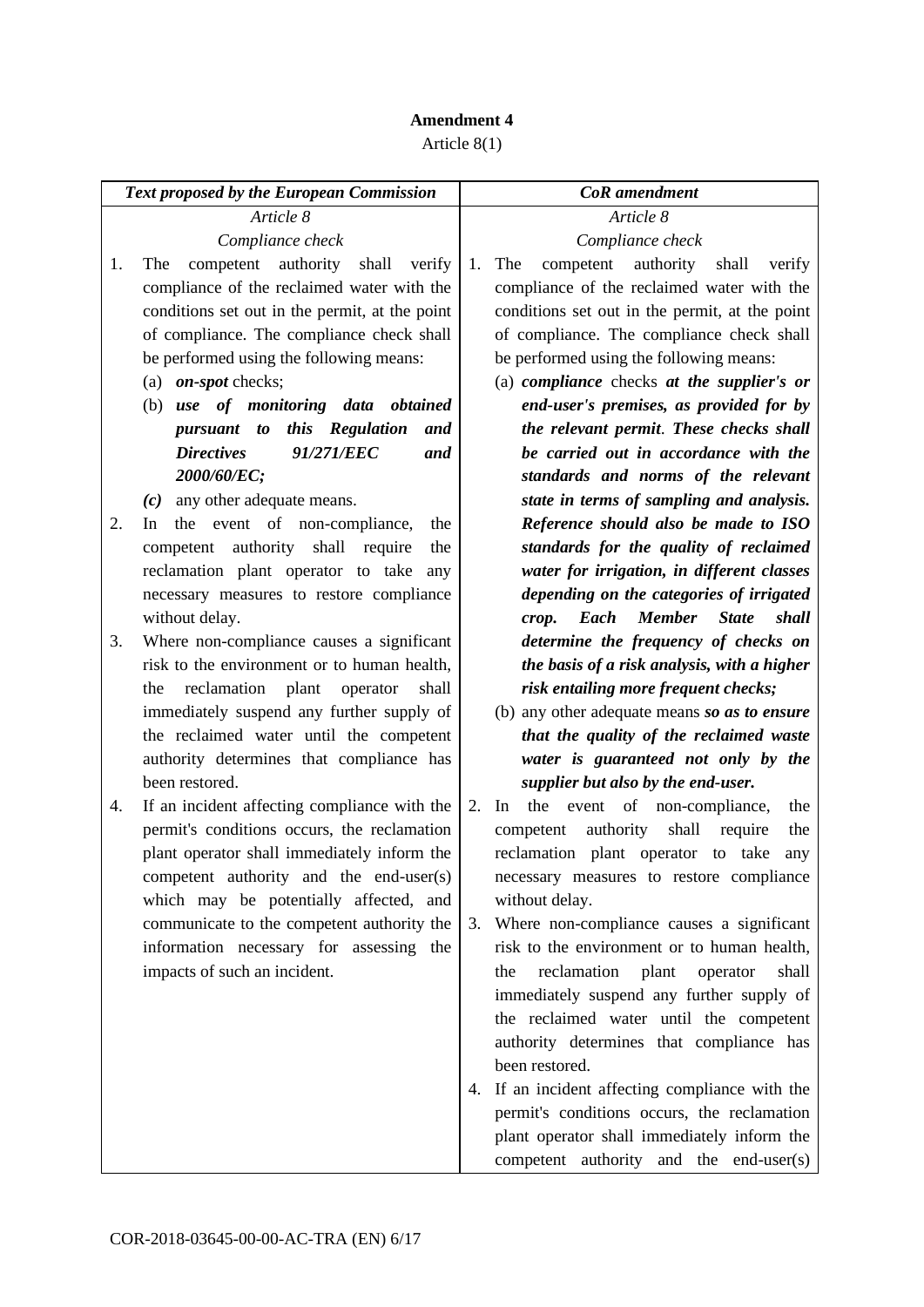| which may be potentially affected, and        |
|-----------------------------------------------|
| communicate to the competent authority the    |
| information necessary for assessing<br>the    |
| impacts of such an incident.                  |
| 5. The end-user shall ensure that regular     |
| checks of his products are carried out by the |
| relevant national authorities responsible for |
| agricultural and food production.             |
|                                               |

This article is key to the success of the regulation as a whole, yet the wording of paragraph 1 is extremely vague and unfeasible with regard to the practical implementation of the regulation. Concerning (a)

There is no clear guidance here on what specifically will be monitored and where. Here there should at least be a reference to the relevant sampling and analysis standards, as well as to the ISO standard for the quality of reclaimed water for irrigation in specific classes depending on the plants being watered. The frequency of checks must be based on the risks involved. In order to encourage the reuse of water, a simplified administrative arrangement must be found for small plants with low risks. Concerning (b)

We see no link here with the cited EU directives (91/271/EEC and 2000/60/EC). The data obtained under these directives are data on the quality of treated waste water, which has nothing to do with the quality of reclaimed waste water, as the latter will (with rare exceptions) undergo further refining operations in the reclamation plant.

Concerning (5) The whole of Article 8 in general lacks any provisions on the safety monitoring of its own agricultural products or areas irrigated with reclaimed water. This obligation should be imposed on the end user, and the competent (food) inspection authority or sanitary service should ask for checks to be carried out.

Article 10 – Modify

|                       | <b>Text proposed by the European Commission</b> |    | <b>CoR</b> amendment                         |
|-----------------------|-------------------------------------------------|----|----------------------------------------------|
|                       | Information to the public                       |    | Information to the public                    |
| 1.                    | Without prejudice to Directives 2003/4/EC       | 1. | Without prejudice to Directives 2003/4/EC    |
|                       | and 2007/2/EC, Member States shall ensure       |    | and 2007/2/EC, Member States shall ensure    |
|                       | that adequate and up-to-date information on     |    | that adequate and up-to-date information on  |
|                       | reuse of water is available online to the       |    | reuse of water is available online to the    |
|                       | public. That information shall include the      |    | public. That information shall include the   |
| following:            |                                                 |    | following:                                   |
|                       | (a) the quantity and the quality of the         |    | (a) the quantity and the quality of the      |
|                       | reclaimed water supplied in accordance          |    | reclaimed water supplied in accordance       |
| with this Regulation; |                                                 |    | with this Regulation;                        |
|                       | (b) the percentage of the reclaimed water in    |    | (b) the percentage of the reclaimed water in |
| the                   | Member State<br>supplied<br>1n                  |    | Member State<br>supplied<br>the<br>1n        |
| accordance            | this<br>with<br>Regulation                      |    | this<br>accordance<br>with<br>Regulation     |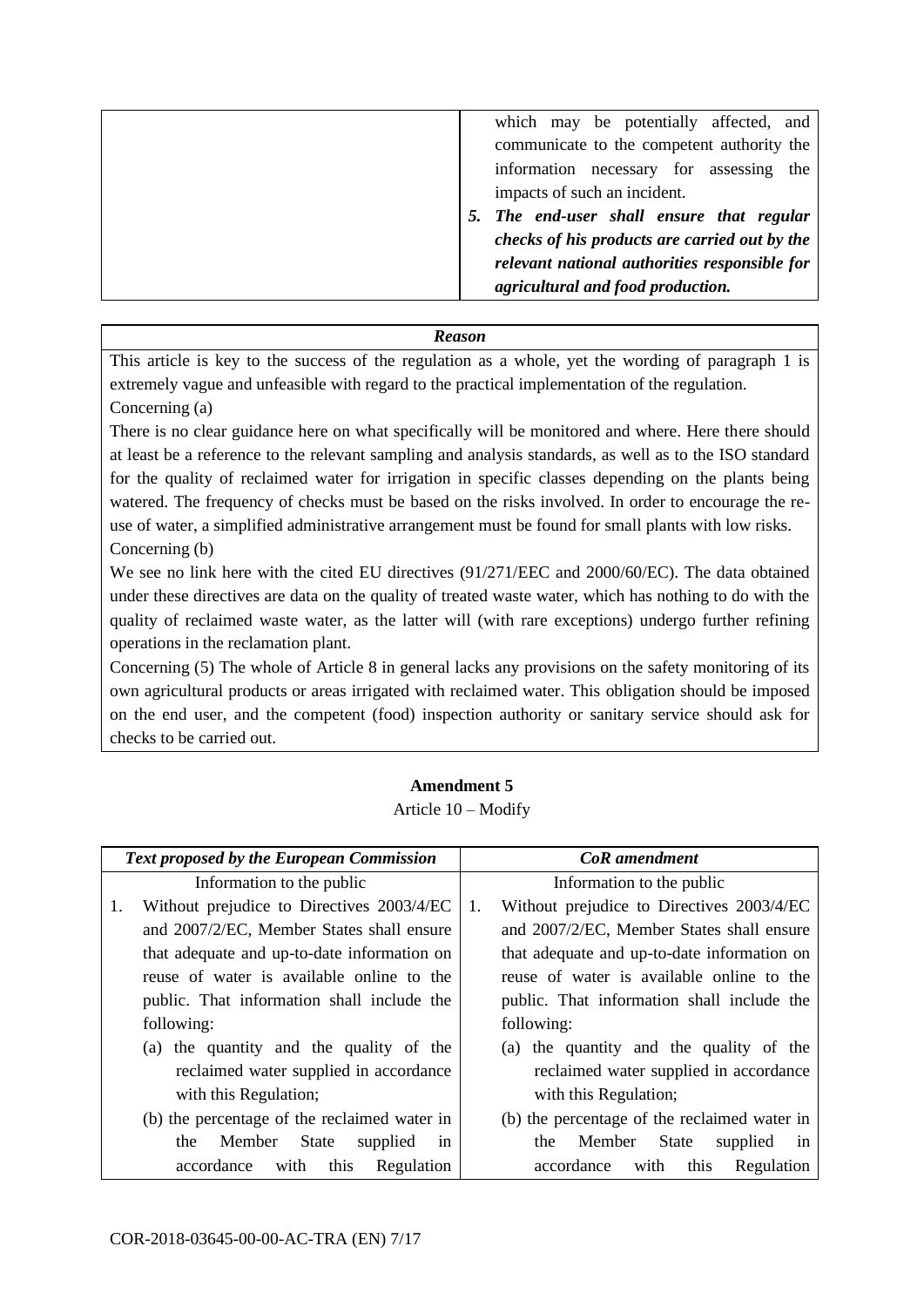compared to the total amount of treated urban waste water;

- (c) permits granted or modified in accordance with this Regulation, including conditions set by competent authorities in accordance with Article 7(3);
- (d) outcome of the compliance check performed in accordance with Article 8(1);
- (e) contact points designated in accordance with Article 9(1).
- 2. The information referred to in paragraph 1 shall be updated at least once a year.
- 3. The Commission *may*, by means of implementing acts, lay down detailed rules regarding the format and presentation of the information to be provided under paragraph 1. Those implementing acts shall be adopted in accordance with the examination procedure referred to in Article 15.

compared to the total amount of treated urban waste water;

- (c) permits granted or modified in accordance with this Regulation, including conditions set by competent authorities in accordance with Article 7(3);
- (d) outcome of the compliance check performed in accordance with Article 8(1);
- (e) contact points designated in accordance with Article 9(1).
- 2. The information referred to in paragraph 1 shall be updated at least once a year.
- 3. The Commission *shall*, by means of implementing acts, lay down detailed rules regarding the format and presentation of the information to be provided under paragraph 1. Those implementing acts shall be adopted in accordance with the examination procedure referred to in Article 15.

#### *Reason*

We propose changing "may" to "shall" to make clear the unequivocal nature of the obligations arising from the regulation.

Article 12(3)

| <b>Text proposed by the European Commission</b> | CoR amendment                                        |
|-------------------------------------------------|------------------------------------------------------|
| 3. What constitutes a sufficient interest and   | What constitutes a sufficient interest and<br>3.     |
| impairment of a right shall be determined by    | impairment of a right shall be determined by         |
| Member States, consistently with the            | Member States, consistently<br>with<br>the           |
| objective of giving the public concerned        | objective of giving the public concerned wide        |
| wide access to justice.                         | access to justice.                                   |
| To that end, the interest of any non-           | To that end, the interest of any non-                |
| organisation<br>governmental<br>promoting       | governmental organisation <i>that specialises in</i> |
| environmental protection and meeting the        | promoting environmental protection and               |
| requirements under national law shall be        | meeting the requirements under national law          |
| deemed sufficient for the purposes of           | shall be deemed sufficient for the purposes of       |
| paragraph $1(a)$ .                              | paragraph $1(a)$ .                                   |
| Such organisations shall also be deemed to      | Such organisations shall also be deemed to           |
| have rights capable of being impaired for the   | have rights capable of being impaired for the        |
| purposes of paragraph 1(b).                     | purposes of paragraph 1(b).                          |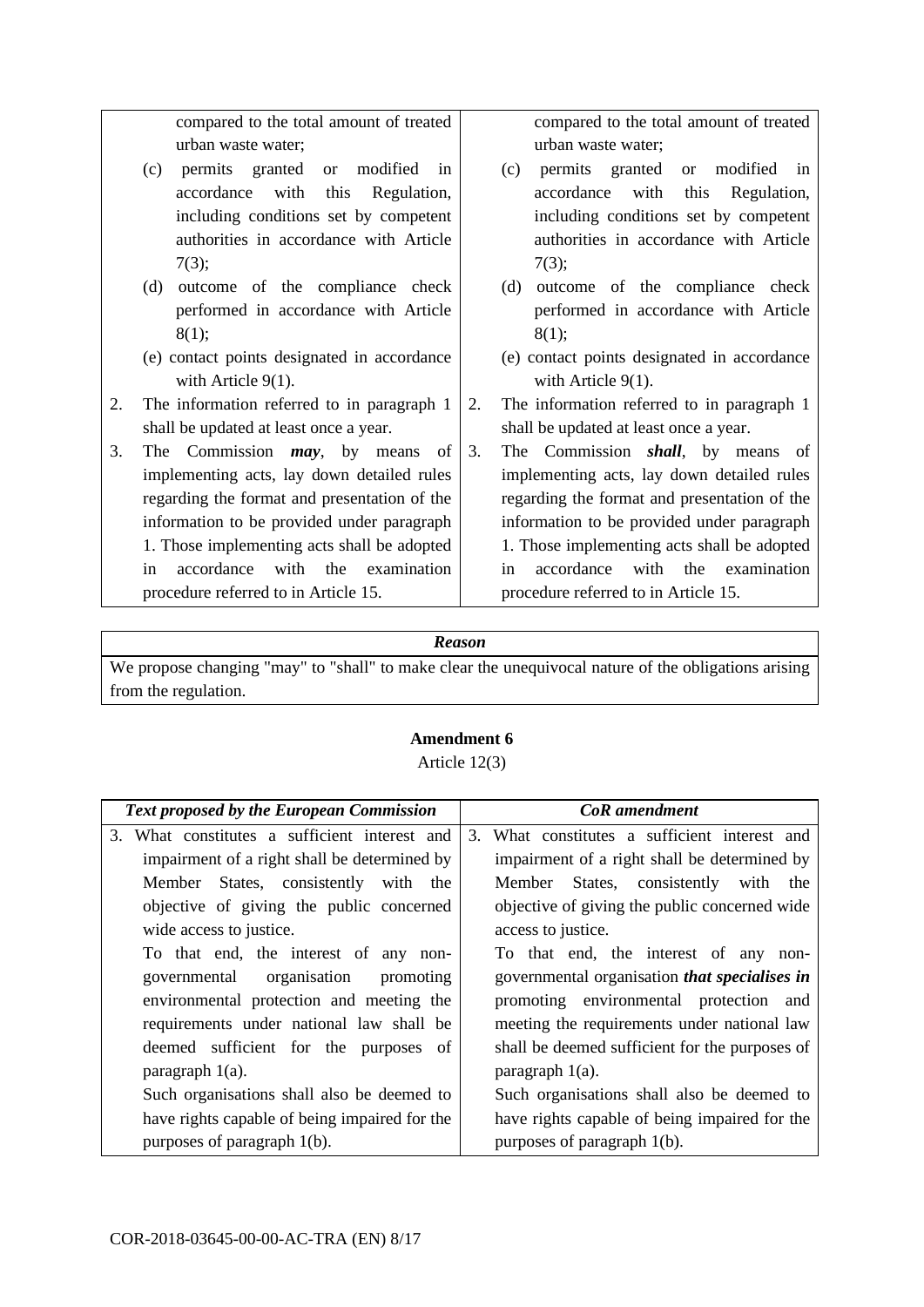The Committee of the Regions feels that the Regulation on minimum requirements for water reuse should not explicitly address the issue of non-governmental organisations. On the other hand, the Committee of the Regions is not interested in restricting the rights of non-governmental organisations that are active in the field of the environment. The proposed amendment clarifies which nongovernmental organisations may make use of these rights.

#### **Amendment 7**

Article 17

| <b>Text proposed by the European Commission</b>    | <b>CoR</b> amendment                                     |  |
|----------------------------------------------------|----------------------------------------------------------|--|
| Entry into force and application                   | Entry into force and application                         |  |
| This Regulation shall enter into force on the      | This Regulation shall enter into force on the            |  |
| twentieth day following that of its publication in | twentieth day following that of its publication in       |  |
| the Official Journal of the European Union.        | the Official Journal of the European Union.              |  |
| It shall apply from  [one year after the date of   | It shall apply from  [ <i>three years</i> after the date |  |
| entry into force of this Regulation].              | of entry into force of this Regulation].                 |  |
| This Regulation shall be binding in its entirety   | This Regulation shall be binding in its entirety         |  |
| and directly applicable in all Member States.      | and directly applicable in all Member States.            |  |

#### *Reason*

A period of one year would not be sufficient to allow improvements in water treatment, equipment, operation, checks, risk assessment and regulatory alignment to be carried out.

#### **ANNEXES**

#### **Amendment 8 ANNEX I** Section 1

| <b>Text proposed by the European Commission</b>                                                                                                                                          | <b>CoR</b> amendment                                                                                                                                                                     |
|------------------------------------------------------------------------------------------------------------------------------------------------------------------------------------------|------------------------------------------------------------------------------------------------------------------------------------------------------------------------------------------|
| <b>ANNEX I</b>                                                                                                                                                                           | <b>ANNEX I</b>                                                                                                                                                                           |
| USES AND MINIMUM REQUIREMENTS                                                                                                                                                            | USES AND MINIMUM REQUIREMENTS                                                                                                                                                            |
| Section 1. Uses of reclaimed water as referred to                                                                                                                                        | Section 1. Uses of reclaimed water as referred to                                                                                                                                        |
| in Article 2                                                                                                                                                                             | in Article 2                                                                                                                                                                             |
| (a) Agricultural irrigation                                                                                                                                                              | (a) Agricultural irrigation                                                                                                                                                              |
| Agricultural irrigation means irrigation of the                                                                                                                                          | Agricultural irrigation means irrigation of the                                                                                                                                          |
| following types of crops:                                                                                                                                                                | following types of crops:                                                                                                                                                                |
| food crops consumed raw, meaning crops<br>$\bullet$<br>intended<br>which<br>for<br>human<br>are<br>consumption<br>be<br>to<br>eaten<br><sub>or</sub><br>raw<br>unprocessed;<br>$\bullet$ | food crops consumed raw, meaning crops<br>$\bullet$<br>intended<br>which<br>for<br>human<br>are<br>be<br>consumption<br>to<br>eaten<br>raw<br><sub>or</sub><br>unprocessed;<br>$\bullet$ |
| processed food crops, meaning crops<br>which<br>intended<br>for<br>human<br>are<br>consumption not to be eaten raw but after                                                             | processed food crops, meaning crops<br>which<br>intended<br>for<br>human<br>are<br>consumption not to be eaten raw but after                                                             |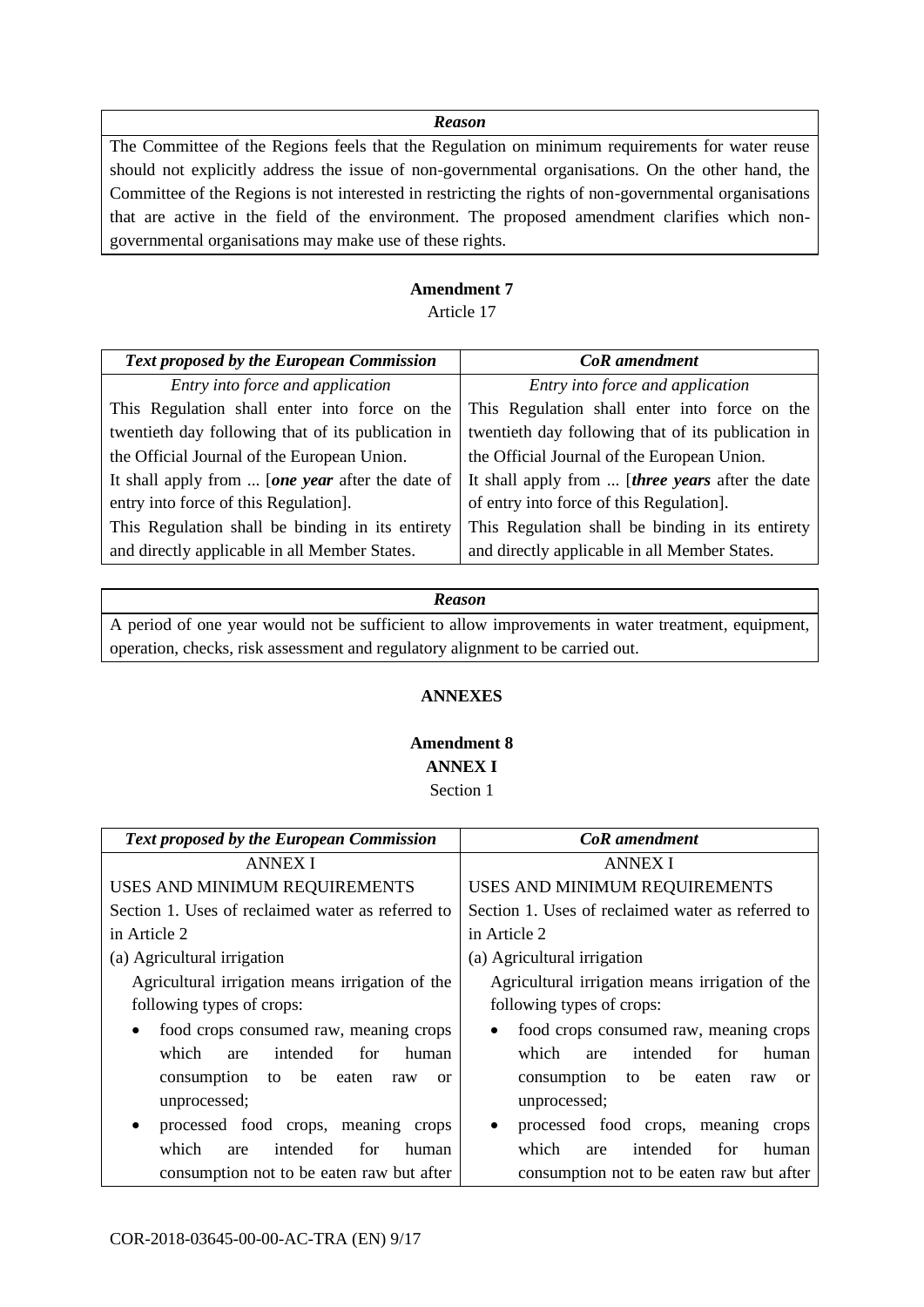| cooked,<br>(i.e.<br>treatment<br>process<br>a        | cooked,<br>treatment<br>process<br>(i.e.<br>a   |
|------------------------------------------------------|-------------------------------------------------|
| industrially processed);                             | industrially processed);                        |
| non-food crops, meaning crops which are<br>$\bullet$ | non-food crops, meaning crops which are         |
| not intended for human consumption (e.g.             | not intended for human consumption (e.g.        |
| pastures, forage, fiber, ornamental, seed,           | pastures, forage, fiber, ornamental, seed,      |
| energy and turf crops).                              | energy and turf crops).                         |
|                                                      | (b) Irrigation of urban green spaces, parks and |
|                                                      | gardens for public use (for example for         |
|                                                      | <i>recreational and sporting purposes)</i>      |

We propose to increase the scope – while still restricting it to irrigation – to use both in agricultural irrigation and in the irrigation of green spaces, parks and gardens in urban areas. This is because the same approaches and minimum requirements for the quality of reclaimed water can be applied as in the case of agricultural irrigation. The use of recycled water for these purposes in urban water management would also be of considerable help in solving the problem of significantly warmer city centres during dry periods.

### **Amendment 9 ANNEX I**  Section 2 Table 1

| <b>Text proposed by the Commission</b>         |                                                |                                                |                                                      | <b>CoR</b> amendment                           |            |  |
|------------------------------------------------|------------------------------------------------|------------------------------------------------|------------------------------------------------------|------------------------------------------------|------------|--|
| Table 1 Classes of reclaimed water quality and |                                                | Table 1 Classes of reclaimed water quality and |                                                      |                                                |            |  |
|                                                | allowed agricultural use and irrigation method |                                                | allowed agricultural use, <i>irrigation of urban</i> |                                                |            |  |
|                                                |                                                |                                                |                                                      | green spaces, parks and gardens for public use |            |  |
|                                                |                                                |                                                | and irrigation method                                |                                                |            |  |
|                                                |                                                |                                                |                                                      |                                                |            |  |
| Minimum                                        | Crop category                                  | Irrigation                                     | Minimum                                              | Crop category                                  | Irrigation |  |
| reclaimed                                      |                                                | method                                         | reclaimed                                            |                                                | method     |  |
| water                                          |                                                |                                                | water                                                |                                                |            |  |
| quality                                        |                                                |                                                | quality                                              |                                                |            |  |
| class                                          |                                                |                                                | class                                                |                                                |            |  |
| $\mathsf{A}$                                   | food<br>All<br>crops,                          | All                                            | A                                                    | All<br>food<br>crops,                          | All        |  |
|                                                | including<br>root                              | irrigation                                     |                                                      | including<br>root                              | irrigation |  |
|                                                | consumed<br>crops                              | methods                                        |                                                      | crops<br>consumed                              | methods    |  |
|                                                | raw and food crops                             |                                                |                                                      | raw and food crops                             |            |  |
|                                                | the<br>edible<br>where                         |                                                |                                                      | the<br>edible<br>where                         |            |  |
|                                                | direct<br>part is in                           |                                                |                                                      | direct<br>part is in                           |            |  |
|                                                | with<br>contact                                |                                                |                                                      | with<br>contact                                |            |  |
|                                                | reclaimed<br>water                             |                                                |                                                      | reclaimed<br>water;                            |            |  |
|                                                |                                                |                                                |                                                      | irrigation of urban                            |            |  |
|                                                |                                                |                                                |                                                      | green spaces, parks                            |            |  |
|                                                |                                                |                                                |                                                      | and gardens for                                |            |  |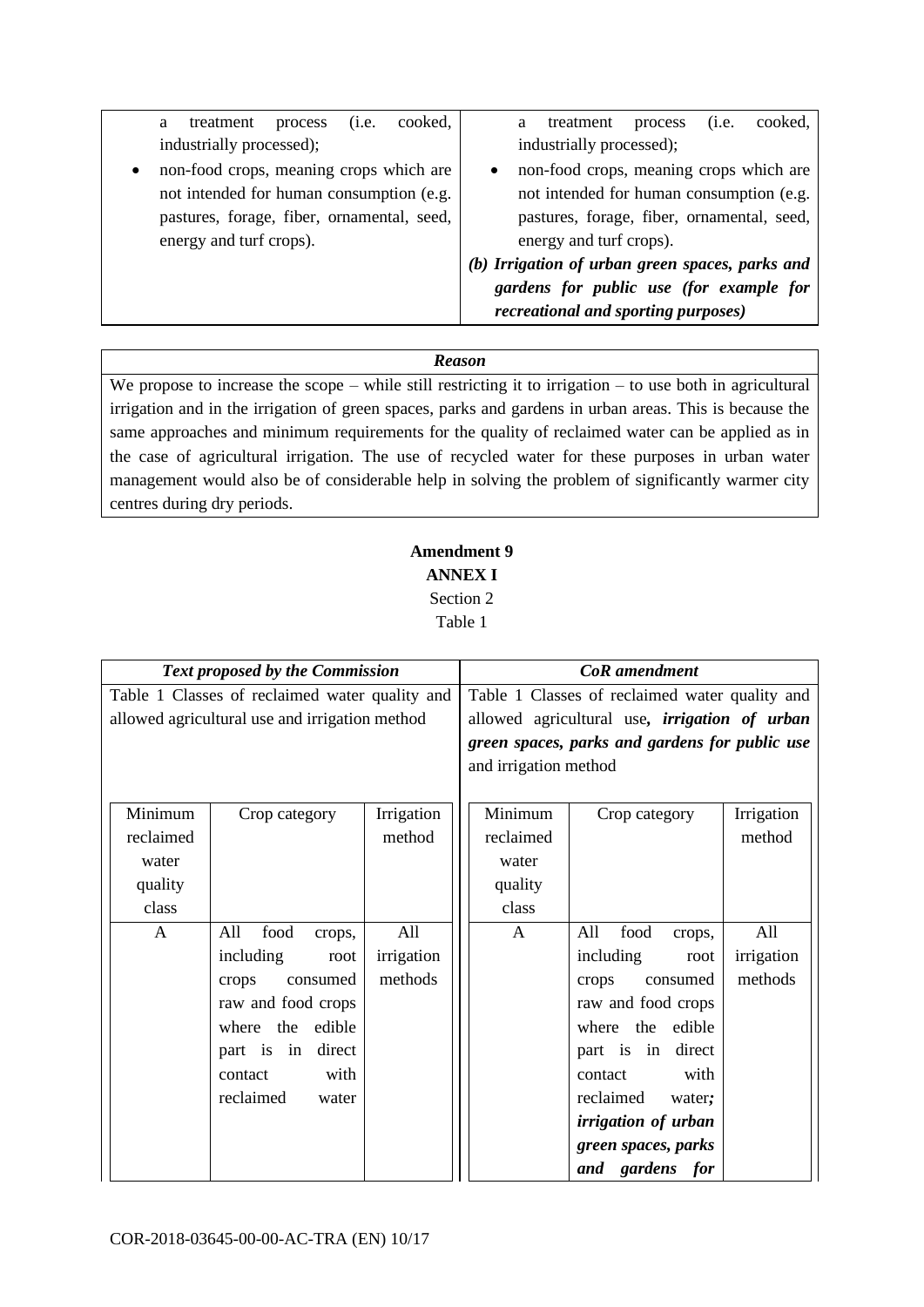|              |                     |            |             | <i>public use</i>   |            |
|--------------|---------------------|------------|-------------|---------------------|------------|
|              |                     |            |             |                     |            |
| $\bf{B}$     | Food<br>crops       | All        | B           | Food<br>crops       | All        |
|              | consumed<br>raw     | irrigation |             | consumed<br>raw     | irrigation |
|              | where the<br>edible | methods    |             | the edible<br>where | methods    |
| $\mathsf{C}$ | part is produced    | Drip       | $\mathbf C$ | part is produced    | Drip       |
|              | above ground and    | irrigation |             | above ground and    | irrigation |
|              | not in direct<br>is | $(*)$ only |             | not in direct<br>is | $(*)$ only |
|              | with<br>contact     |            |             | with<br>contact     |            |
|              | reclaimed<br>water, |            |             | reclaimed<br>water, |            |
|              | food<br>processed   |            |             | food<br>processed   |            |
|              | crops and non-food  |            |             | crops and non-food  |            |
|              | including<br>crops  |            |             | including<br>crops  |            |
|              | crops to feed milk- |            |             | crops to feed milk- |            |
|              | or meat-producing   |            |             | or meat-producing   |            |
|              | animals             |            |             | animals             |            |
| D            | Industrial, energy, | All        | D           | Industrial, energy, | All        |
|              | and seeded crops    | irrigation |             | and seeded crops    | irrigation |
|              |                     | methods    |             |                     | methods    |

(\*) Drip irrigation (also called trickle irrigation) is a micro-irrigation system capable of delivering water drops or tiny streams to the plants and involves dripping water onto the soil or directly under its surface at very low rates (2-20 litres hour) from a system of small diameter plastic pipes fitted with outlets called emitters or drippers.

(\*) Drip irrigation (also called trickle irrigation) is a micro-irrigation system capable of delivering water drops or tiny streams to the plants and involves dripping water onto the soil or directly under its surface at very low rates (2-20 litres hour) from a system of small diameter plastic pipes fitted with outlets called emitters or drippers.

### *Reason*

The opinion extends the scope of the proposal for a Regulation, as set out in Article 2 and as defined in Annex 1, Section 1, by adding a point (b) regarding irrigation of urban green spaces, parks and gardens.

### **Amendment 10 ANNEX I**  Section 2

### Table 4

#### Table 4 Validation monitoring of reclaimed water for agricultural irrigation

| <b>Text proposed by the Commission</b> |                |               | <b>CoR</b> amendment |                |               |
|----------------------------------------|----------------|---------------|----------------------|----------------|---------------|
|                                        |                |               |                      |                |               |
| Reclaimed                              | Indicator      | Performanc    | Reclaimed            | Indicator      | Performanc    |
| water quality                          | microorganisms | e targets for | water quality        | microorganisms | e targets for |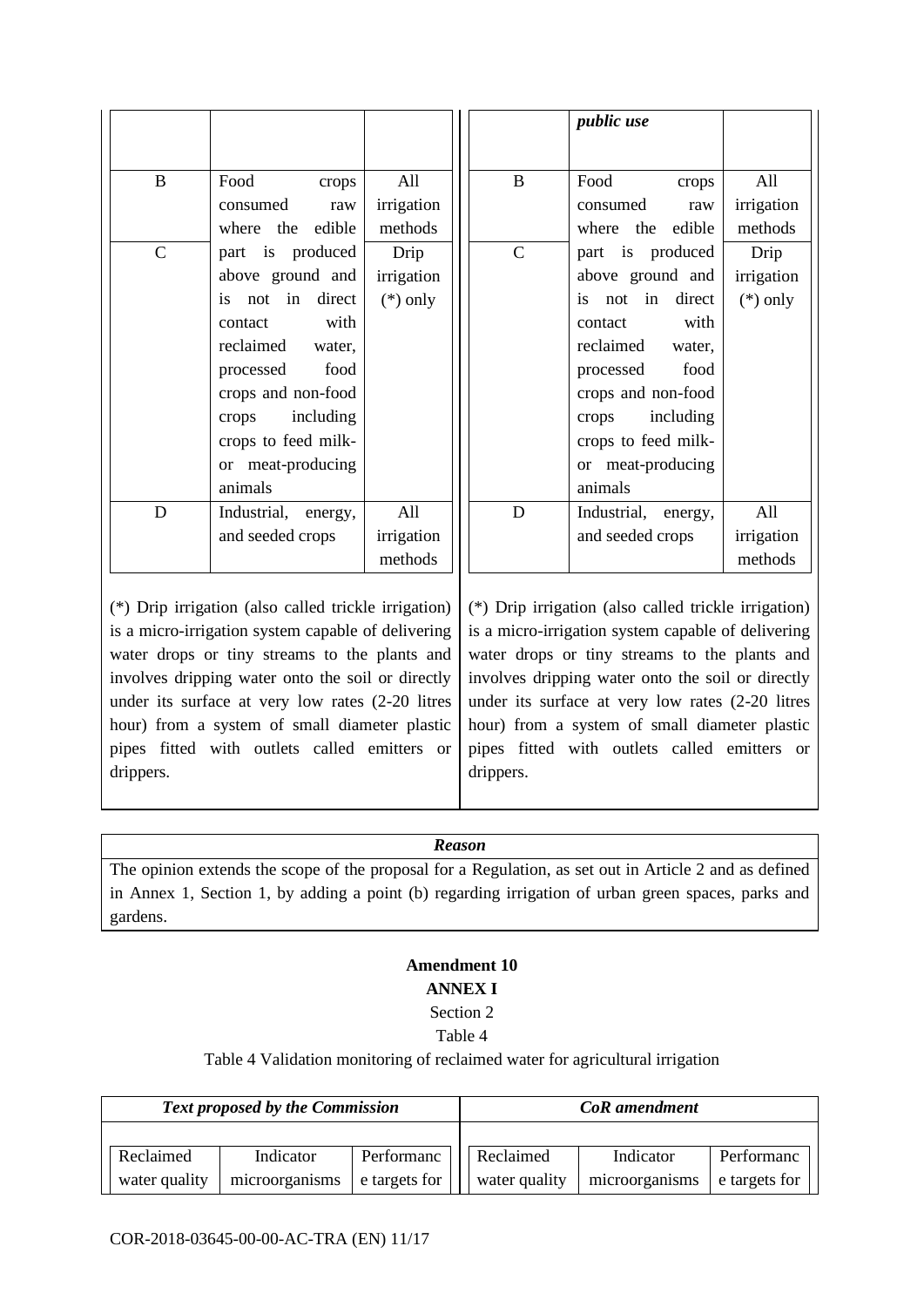| class | $(*)$                                                                                                  | the<br>treatment<br>chain<br>$(log_{10}$<br>reduction) | class        | $(*)$                                                                                                  | the<br>treatment<br>chain<br>$(log_{10}$<br>reduction) |
|-------|--------------------------------------------------------------------------------------------------------|--------------------------------------------------------|--------------|--------------------------------------------------------------------------------------------------------|--------------------------------------------------------|
| A     | E. coli                                                                                                | $\geq 5.0$                                             | $\mathbf{A}$ | E. coli                                                                                                | $\geq 5.0$                                             |
|       | Total<br>coliphages/<br>$F-$<br>specific<br>coliphages/soma<br>tic<br>coliphages/colip<br>hages $(**)$ | $\geq 6.0$                                             |              | Total<br>coliphages/<br>$F-$<br>specific<br>coliphages/soma<br>tic<br>coliphages/colip<br>hages $(**)$ | $\geq 6.0$                                             |
|       | Clostridium<br>perfringens<br>spores/spore-<br>forming sulfate-<br>reducing<br>bacteria (***)          | $\geq 5.0$                                             |              | Clostridium<br>perfringens<br>spores/spore-<br>forming sulfate-<br>reducing<br>bacteria(***)           | $\geq 5.0$                                             |

(\*) The reference pathogens Campylobacter, Rotavirus and Cryptosporidium can also be used for validation monitoring purposes instead of the proposed indicator microorganisms. The following log<sup>10</sup> reduction performance targets should then apply: Campylobacter  $(≥ 5.0)$ , Rotavirus ( $\geq 6.0$ ) and Cryptosporidium ( $\geq 5.0$ ).

(\*\*) Total coliphages is selected as the most appropriate viral indicator. However, if analysis of total coliphages is not feasible, at least one of them (F-specific or somatic coliphages) has to be analyzed.

(\*\*\*) Clostridium perfringens spores is selected as the most appropriate protozoa indicator. However sporeforming sulfate-reducing bacteria is an alternative if the concentration of Clostridium perfringens spores does not allow to validate the requested  $log_{10}$  removal.

(\*) The reference pathogens Campylobacter, Rotavirus and Cryptosporidium can also be used for validation monitoring purposes instead of the proposed indicator microorganisms. The following log<sup>10</sup> reduction performance targets should then apply: Campylobacter  $(≥ 5.0)$ , Rotavirus ( $\geq 6.0$ ) and Cryptosporidium ( $\geq 5.0$ ).

(\*\*) Total coliphages is selected as the most appropriate viral indicator. However, if analysis of total coliphages is not feasible, at least one of them (F-specific or somatic coliphages) has to be analyzed.

(\*\*\*) Clostridium perfringens spores is selected as the most appropriate protozoa indicator. However sporeforming sulfate-reducing bacteria is an alternative if the concentration of Clostridium perfringens spores does not allow to validate the requested  $log_{10}$  removal.

Methods of analysis for monitoring shall be Methods of analysis for monitoring shall be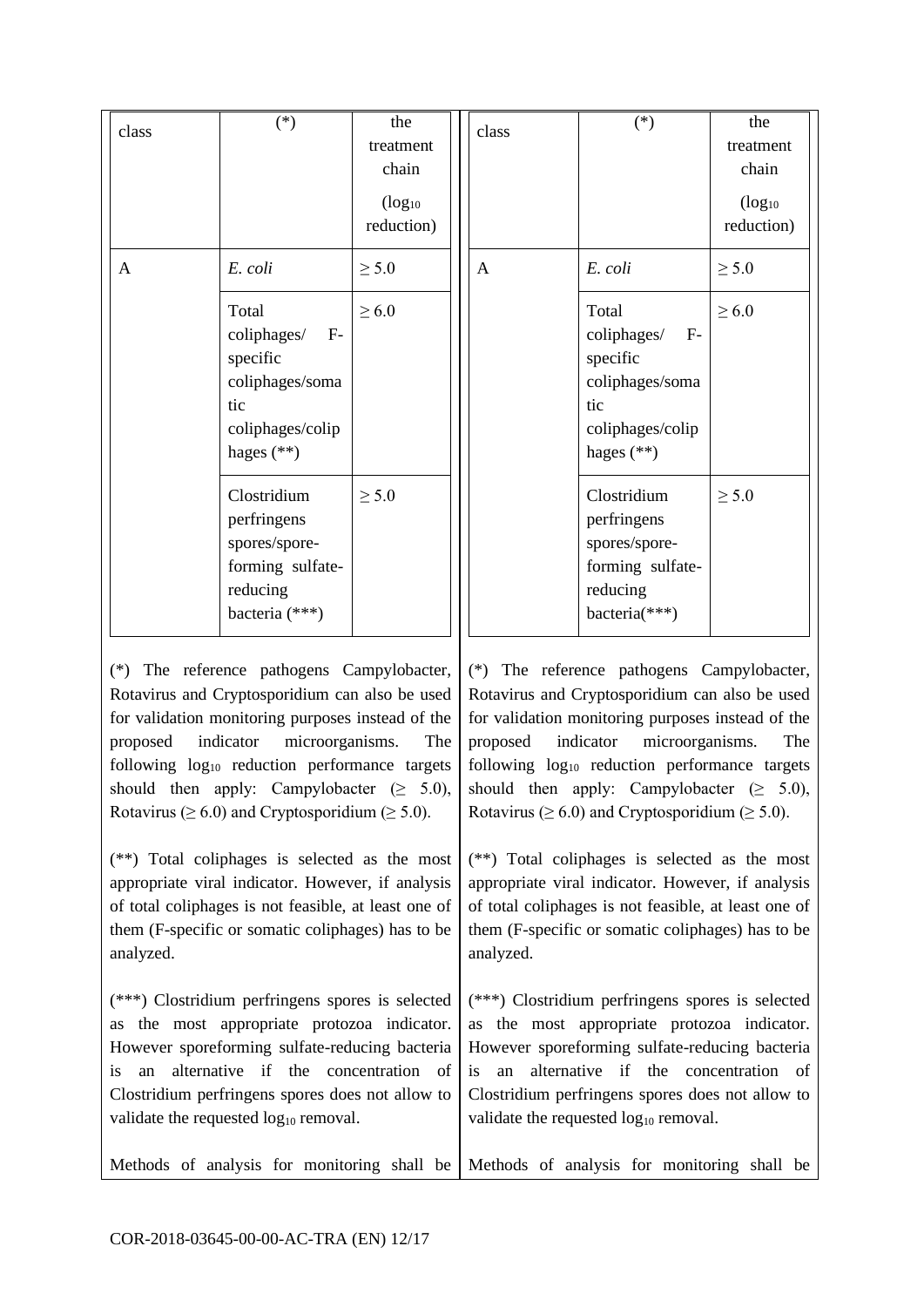| validated and documented by the operator in      | validated and documented by the operator in          |
|--------------------------------------------------|------------------------------------------------------|
| accordance with EN ISO/IEC-17025 or other        | accordance with EN ISO/IEC-17025 or other            |
| national or international standards which ensure | national or international standards which ensure     |
| an equivalent quality.                           | an equivalent quality.                               |
|                                                  |                                                      |
|                                                  | If the $log_{10}$ reduction values cannot be met due |
|                                                  | to the low concentration of indicator organisms      |
|                                                  | in the treated waste water entering the water        |
|                                                  | reclamation plant, the validation target may be      |
|                                                  | considered as having been met if the indicator       |
|                                                  | organism is not present in the reclaimed water.      |

In practice, these requirements will be impossible to fulfil if the outflow from the treatment plant entering the reclamation plant is for some reason (e.g. the proportion of industrial waste water at the inflow into the urban wastewater treatment plant) lower when compared with standard sewage.

#### **II. POLICY RECOMMENDATIONS**

#### THE EUROPEAN COMMITTEE OF THE REGIONS,

#### *Overview of the current situation*

- 1. notes that water reuse can be supported by means of various policy tools. These include binding standards or guidelines that define minimum requirements for reclaimed water before it can be reused for irrigation in agriculture, for example. At present, such tools exist in only six Member States;
- 2. considers that the main barrier to the limited uptake of water reclaiming lies in concerns about food security when using agricultural produce grown in soils that are irrigated by treated urban waste water;
- 3. expresses concern that water reuse in the EU is still limited and there is little quantitative information on the percentage of water that is reclaimed and its use in different Member States. This is partly due to a different understanding of what "water reuse" involves as well as different ways of obtaining and providing data;

#### *Need for legal regulation*

4. notes that the need for this regulation was triggered by the increasing water deficit in EU Member States, particularly with regard to agriculture, and efforts to save water. The amount of water that can potentially be saved in the EU has also been established. The regulation is also prompted by the need to create the same conditions for agricultural businesses in all Member States. Ultimately, this regulation embodies the EU's efforts to create a circular economy in the water sector;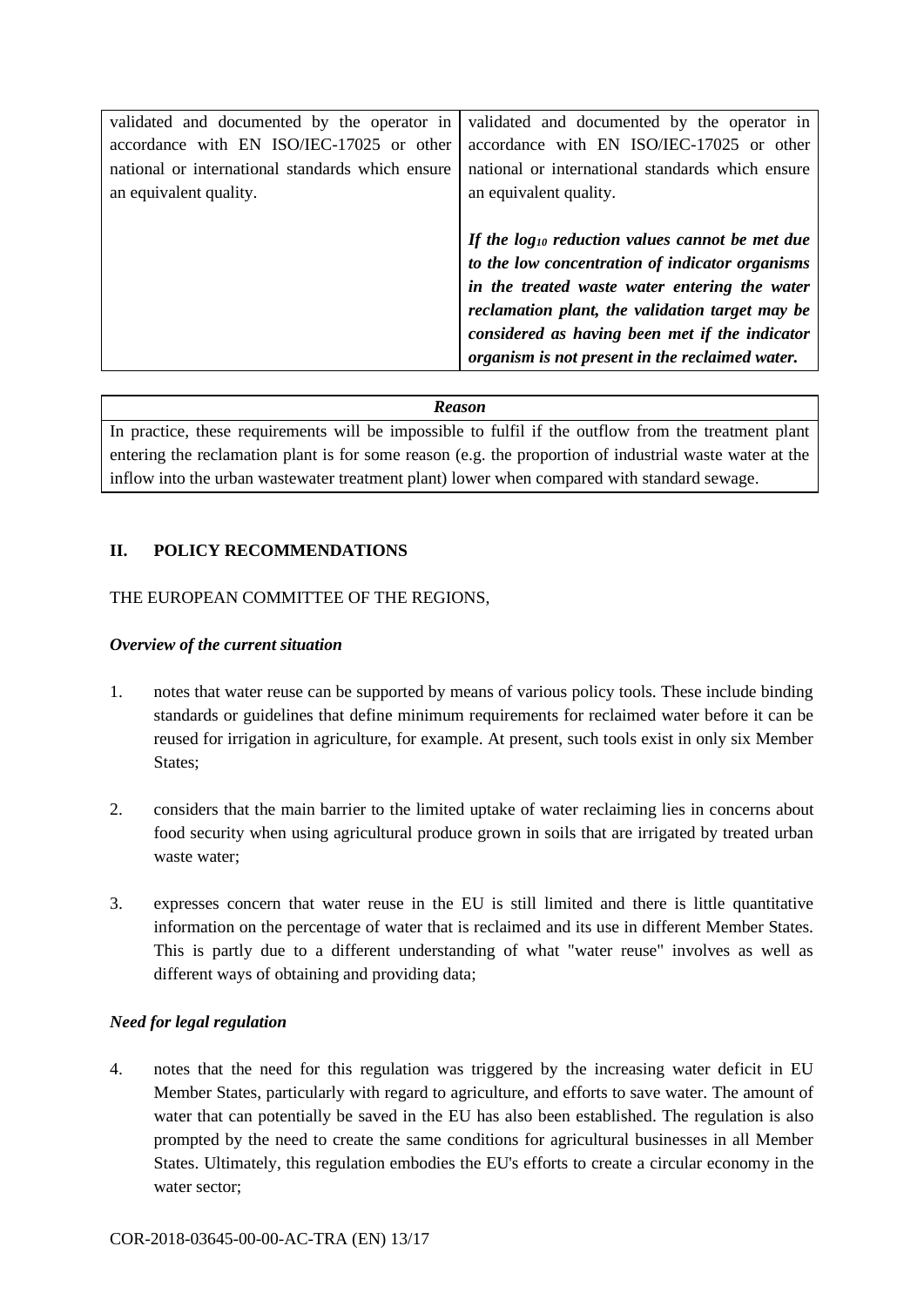- 5. believes that support for this method of wastewater management ought to benefit Member States, in that this form of support will keep agricultural businesses running even during periods of drought. During these periods of drought, where other regulations restrict the abstraction of groundwater or surface water, this new product could enable agricultural enterprises to maintain their overall crop production (and in many cases, the animal production that depends on it);
- 6. agrees that the reasons given by the European Commission for submitting a proposal for a regulation are justified, but since the entire regulation actually centres around the obligations imposed on the operators of the reclamation plants, there is no analysis (in particular economic) of what would motivate a wastewater treatment plant operator to become a reclamation plant operator;
- 7. points out that, based on the practical experience of those countries that already irrigate with reclaimed water, the investment costs necessary for the reclamation plants to obtain reclaimed water of class A quality will be greater than stated in the "impact assessment" section of the proposal for a regulation;
- 8. notes that this regulation will ultimately lead to an increase in the cost of wastewater treatment, because the agricultural sector will not be obliged to buy treated water throughout the year. It is important to ensure that these additional burdens are not disproportionately shifted onto municipalities, farmers and the general public;
- 9. considers it important to ensure that this regulation is consistent with other relevant legislation, not least the Control Regulation and other regulations governing food production;

#### *Extension of the scope of the regulation*

- 10. notes that the EU's key legislation in the field of wastewater management is found in Directive 91/271/EEC and Directive 2000/60/EC, but that the connection between these directives and the proposal for a regulation is very loose. Both directives make no more than declarations about the reuse of waste water, and then mostly with the emphasis on environmental protection:
- 11. feels that general EU legislation should not restrict the concept of reusing waste water to agriculture alone; is aware, however, that extending it to areas such as industry or energy would mean completely changing the structure of the text;
- 12. therefore proposes increasing the scope of the regulation to include the use of water not just for agricultural irrigation, but also for the irrigation of green spaces in urban areas, parks, gardens and grounds for public use (e.g. recreation, sport). This is because the same approaches and minimum requirements for the quality of reclaimed water can be applied as in the case of agricultural irrigation. The use of reclaimed water for these purposes in urban water management would also be of considerable help in solving the problem of city centres becoming warmer during periods of drought;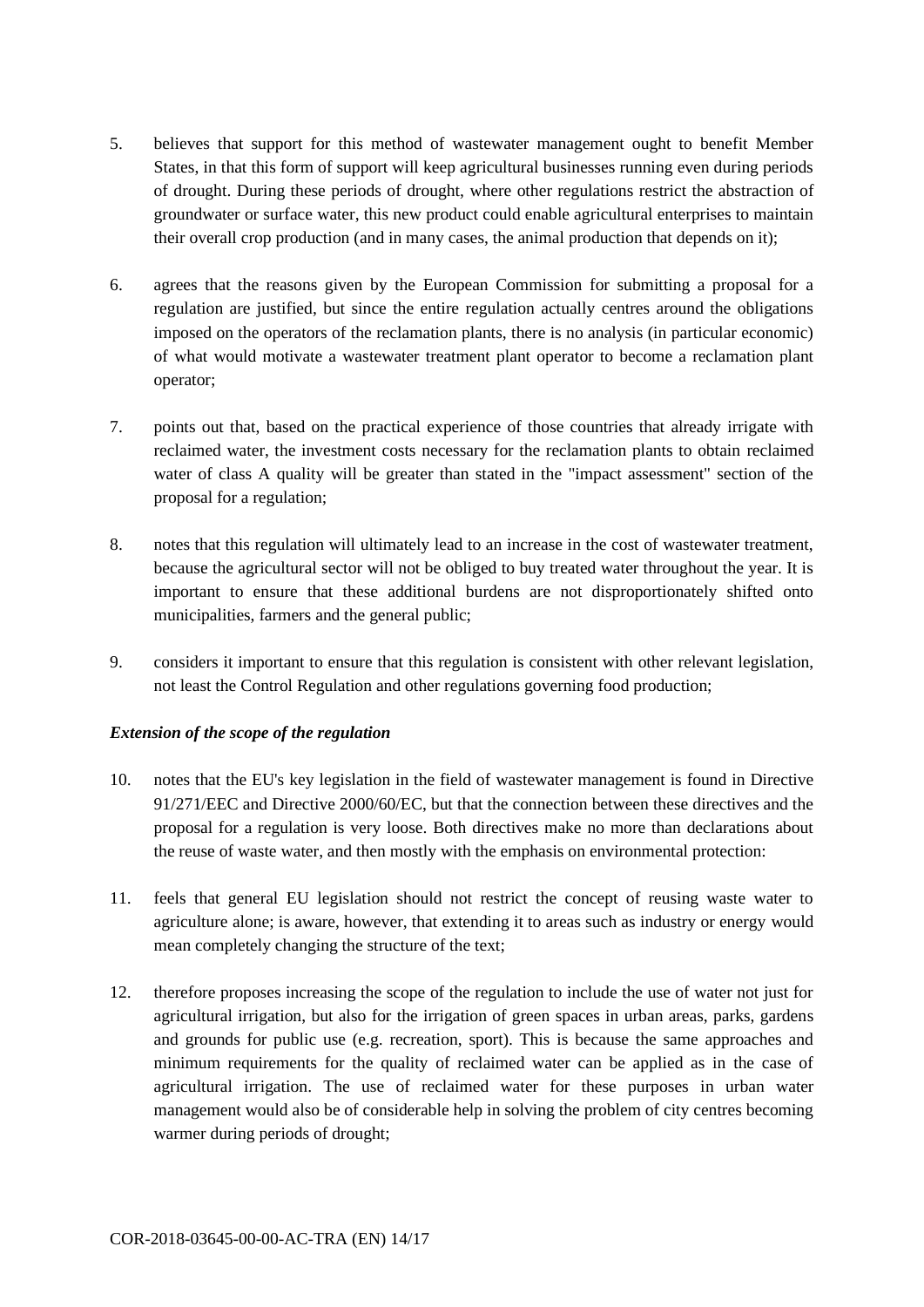#### *Responsibility of the end-user*

- 13. considers that the main drawback of this structure lies in the fact that the end-user is treated as a mere consumer who only passively uses reclaimed waste water but is not responsible for anything, not even for possible changes to the quality of the water once they have taken over its management from the reclamation plant operator, or for the way it is used (e.g. the method of applying it to the soil);
- 14. calls for the introduction of appropriate standards for sampling and analysis, taking into account ISO standards for the quality of reclaimed water for irrigation in the different classes according to crop categories. As is clear from the essence of the regulation, the EU does not regard reclaimed water as the same (safe) product as drinking water and therefore the end user should be aware of this and should also take responsibility for its use. The competent (food) inspection authority or sanitary service should ask for checks to be carried out. The site chosen for these checks must be representative of the entire area irrigated with reclaimed water from the reclamation plant;

#### *Outlet of the reclamation plant*

15. calls on the Commission to establish a definition of the term "outlet". This term is not defined in the current proposal, which will lead to ambiguous interpretations. The term "outlet" can variously be understood as drainage from reclamation plants, a storage tank in which the necessary supply to cover the fluctuating consumption of end users will accumulate, or in some cases irrigation equipment delivering the product of the reclamation plant to the place where it will ultimately be used;

#### *The subsidiarity principle*

16. is of the opinion that the proposed regulation is compatible with the subsidiarity principle (Article 5 TEU). Although from the point of view of subsidiarity it is correct to say that the specific use of reclaimed waste water will be determined by the relevant local water authority in each Member State, a legal instrument at EU level is still necessary given the nature of the EU single market for agricultural products.

Brussels, 6 December 2018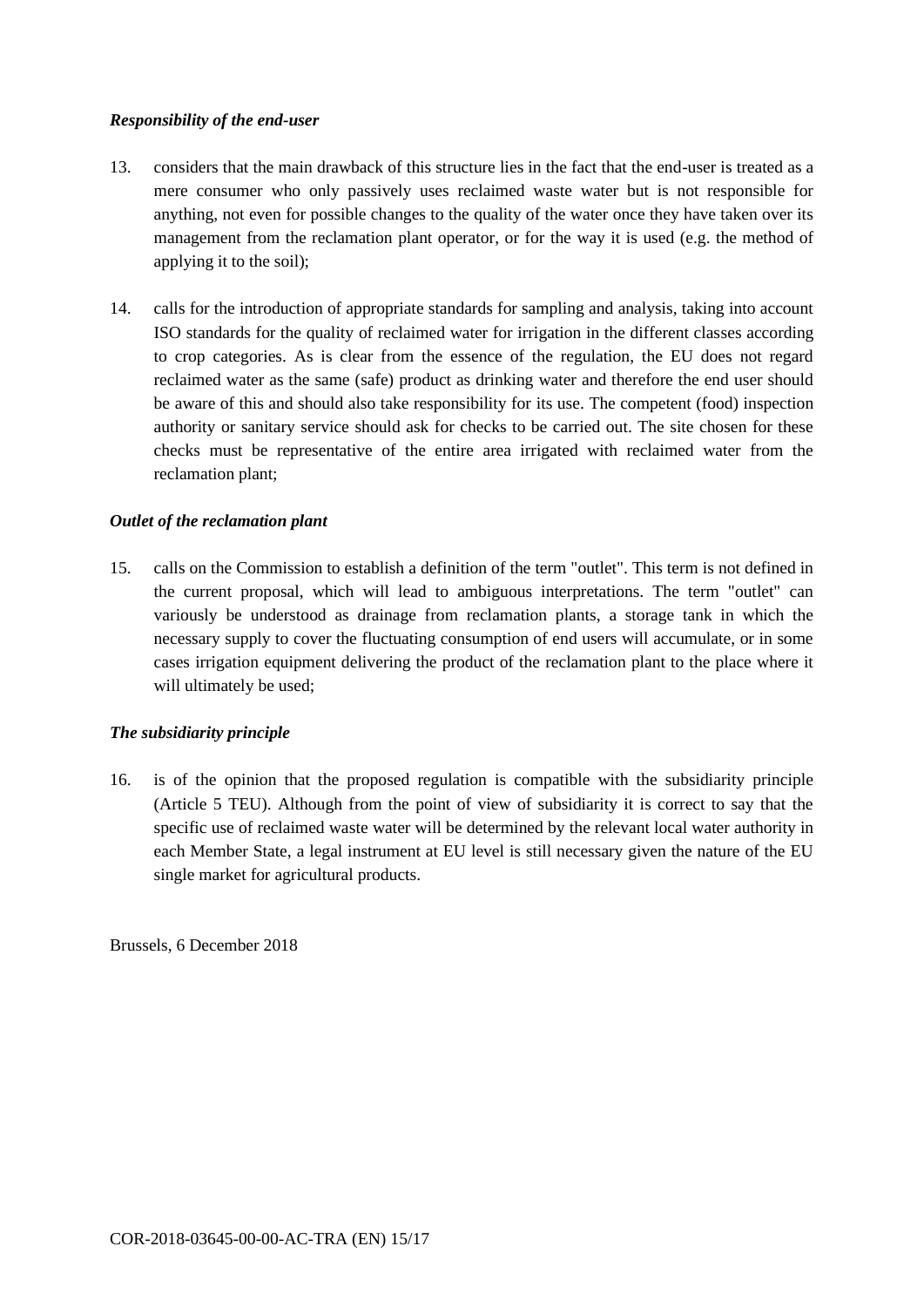The President of the European Committee of the Regions

Karl-Heinz Lambertz

The Secretary-General of the European Committee of the Regions

Jiří Buriánek